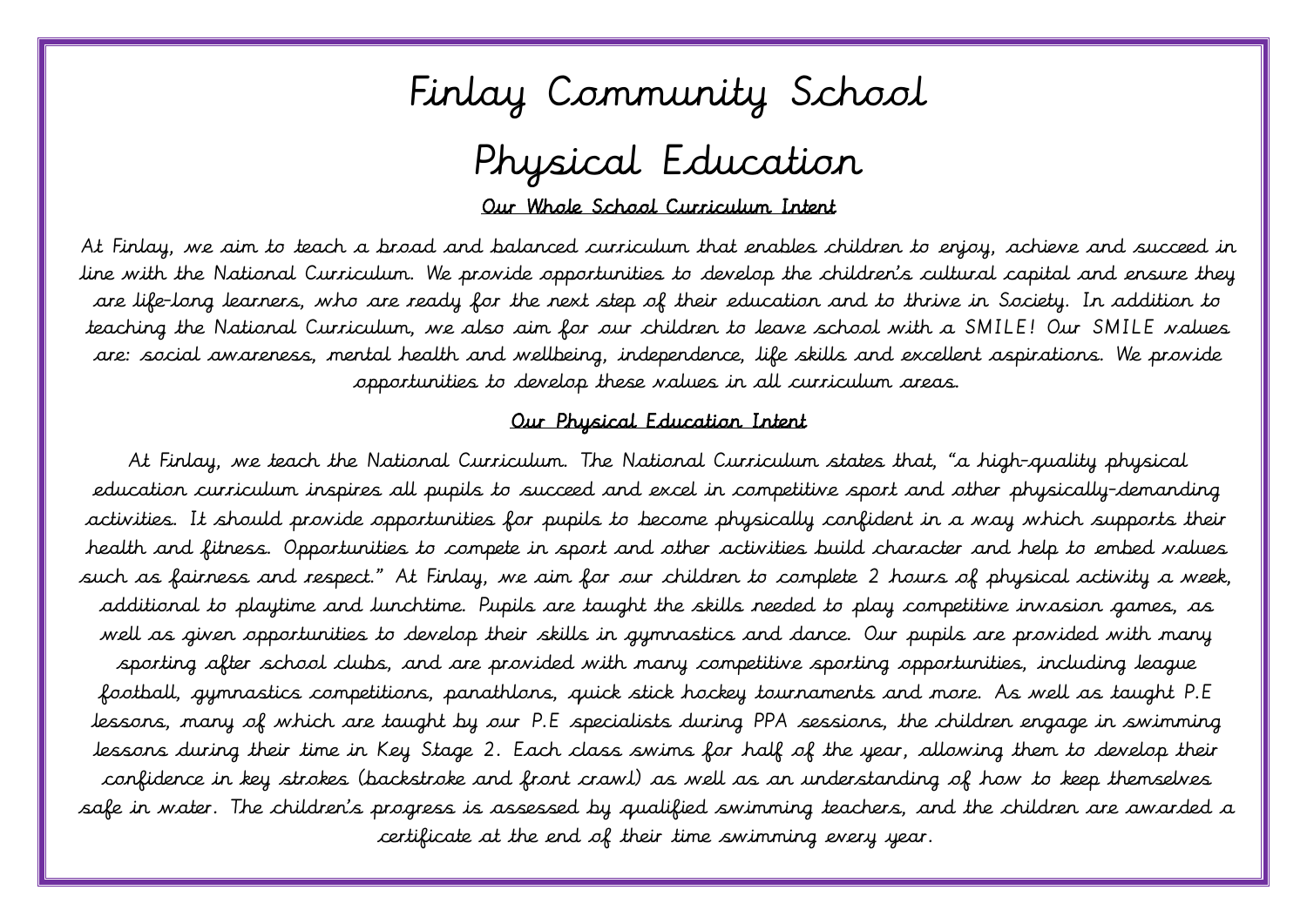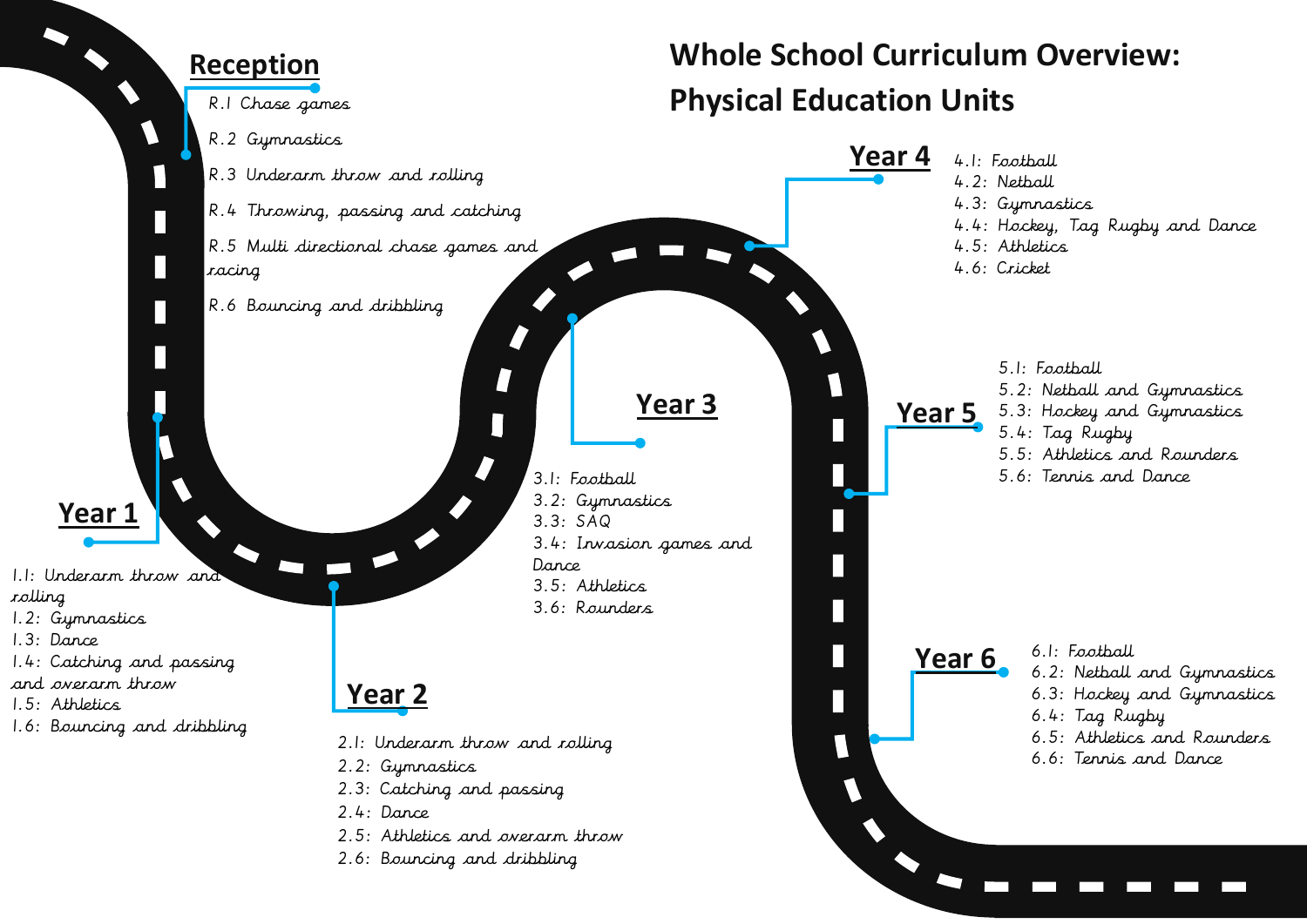# **Physical Education Coverage Term by Term (EYFS – Year 6)**

|                          |                                                                                                                                                                                                                                                                                                                                                                | Autumn Term                                                                                           |                                                                                                                                                             | Spring Term                                                                                                                                                                                                                                                                                              | Summer Term                                                                                                                                             |                                                                                                          |  |
|--------------------------|----------------------------------------------------------------------------------------------------------------------------------------------------------------------------------------------------------------------------------------------------------------------------------------------------------------------------------------------------------------|-------------------------------------------------------------------------------------------------------|-------------------------------------------------------------------------------------------------------------------------------------------------------------|----------------------------------------------------------------------------------------------------------------------------------------------------------------------------------------------------------------------------------------------------------------------------------------------------------|---------------------------------------------------------------------------------------------------------------------------------------------------------|----------------------------------------------------------------------------------------------------------|--|
|                          | Autumn 1                                                                                                                                                                                                                                                                                                                                                       | Autumn 2                                                                                              | Spring 2<br>Spring 1                                                                                                                                        |                                                                                                                                                                                                                                                                                                          | Summer 1                                                                                                                                                | Summer 2                                                                                                 |  |
| Pre-School<br>'I wonder' | Who is who?<br>Who lives at your<br>house?<br>How do you feel?<br>What happens in<br>autumn?                                                                                                                                                                                                                                                                   | Who lives, far, far<br>away?<br>What happens in<br>Winter?<br>Christmas                               | What is beyond the<br>clauds?<br>What would I find<br>on a treasure<br>island?<br>Could I walk with<br>dinosaurs?<br>What would I find<br>in the the woods? | Who helps me when<br>$I$ an hurt?<br>Who helps my pet if<br>they are hurt?<br>Who can check my<br>teeth?<br>How can I be safe<br>on the road?                                                                                                                                                            | What would I find<br>on the farm?<br>What would I find<br>at the <b>zoo</b> ?<br>What would I find<br>under the sea?<br>What would I find<br>or safari? | How do plants grow?<br>How do mini beasts<br>grow?<br>What happens in summer?<br>Who helps me at school? |  |
|                          | Continue to develop their movement,<br>balancing, riding (scooters, trikes and<br>bikes) and ball skills.<br>Go up steps and stairs, or climb up<br>apparatus, using alternate feet.<br>Skip, hop, stand on one leg and hold a<br>pose for a game like musical statues.<br>Use large-muscle movements to wave<br>flags and streamers, paint and make<br>marks. |                                                                                                       |                                                                                                                                                             | Start taking part in some group activities<br>which they make up for themselves, or in<br>teams.<br>Match their developing physical skills to<br>tasks and activities in the setting. For<br>example, they decide whether to crawl,<br>walk or run across a plank, depending<br>on its length and width. |                                                                                                                                                         |                                                                                                          |  |
| Reception                | It's Good to<br>be Me                                                                                                                                                                                                                                                                                                                                          | Let's Celebrate                                                                                       |                                                                                                                                                             | Once Upon a Time                                                                                                                                                                                                                                                                                         | Are we nearly<br>there yet?                                                                                                                             | Moving on up!                                                                                            |  |
| PE unit                  | R.I Chase<br>games<br>Revise and refine<br>the fundamental<br>movement skills they<br>have already                                                                                                                                                                                                                                                             | R.2<br>Gymnastics<br>Confidently and<br>safely use a range<br>of large and small<br>apparatus indoors | R.3 Underarm<br>throw and<br>olling<br>Develop<br>confidence,                                                                                               | R.4 Throwing,<br>passing and<br>catching<br>Further develop<br>and refine a                                                                                                                                                                                                                              | R.5 Multi<br>directional<br>chase games<br>and racing<br>Combine                                                                                        | R.6 Bouncing and<br>dribbling<br>Develop the overall<br>body strength, co-<br>ordination, balance        |  |
|                          | acquired:                                                                                                                                                                                                                                                                                                                                                      |                                                                                                       | competence,                                                                                                                                                 | range of ball                                                                                                                                                                                                                                                                                            | different                                                                                                                                               | and agility needed to<br>engage successfully                                                             |  |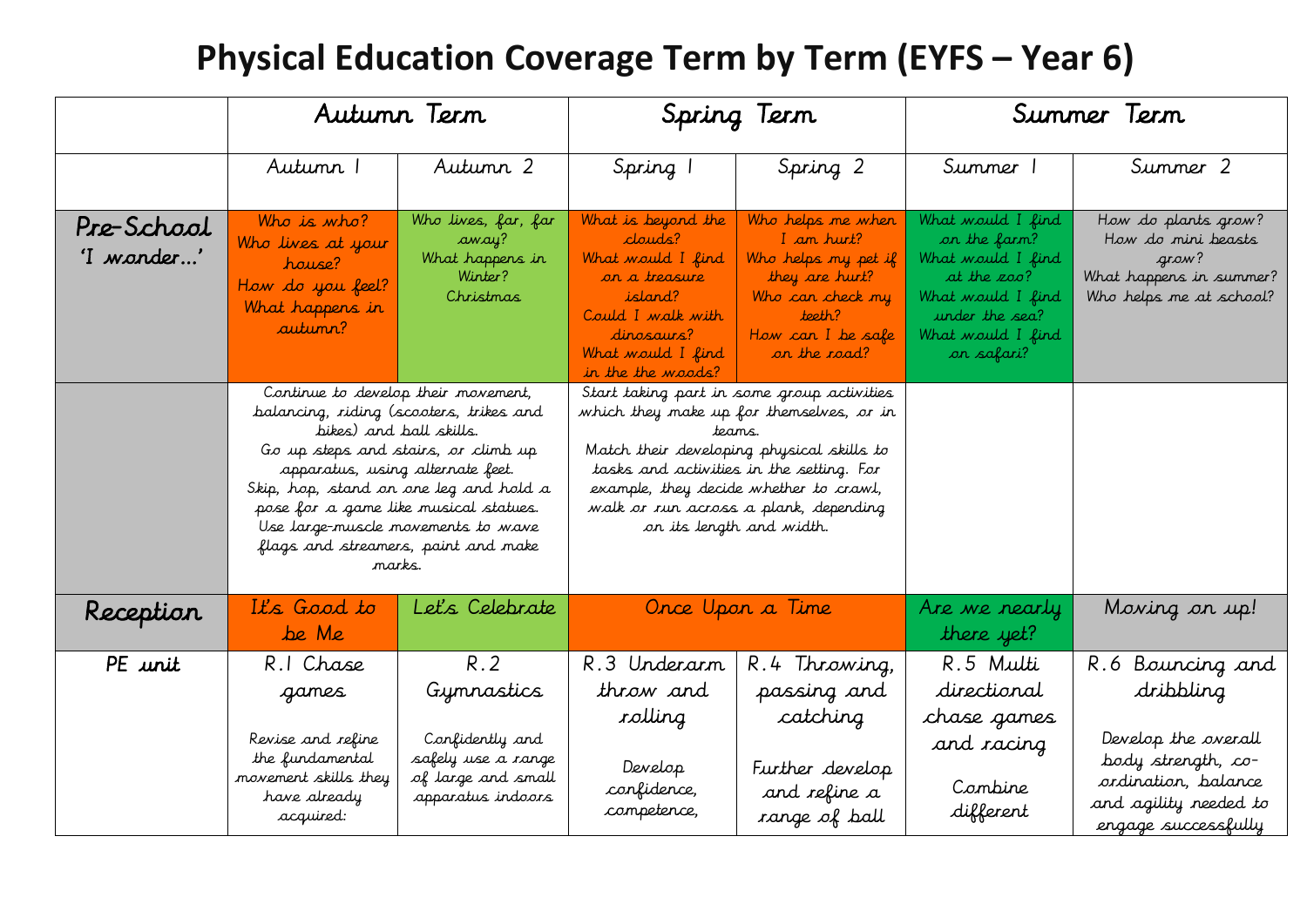|                      | - rolling<br>- crawling<br>- walking<br>- jumping<br>$-$ running<br>- hopping<br>- skipping<br>- climbing<br>Progress towards a<br>more fluent style of<br>moving, with<br>developing control<br>and grace. | and outside, alone<br>and in a group                               | precision and<br>accuracy when<br>engaging in<br>activities that<br>irvalve a ball | skills including:<br>throwing,<br>catching,<br>kicking,<br>passing,<br>batting, and<br>aiming. | <i>movements with</i><br>ease and<br>fluency.                 | with future physical<br>education sessions<br>and other physical<br>disciplines including<br>dance, gymnastics,<br>sport and swimming. |  |
|----------------------|-------------------------------------------------------------------------------------------------------------------------------------------------------------------------------------------------------------|--------------------------------------------------------------------|------------------------------------------------------------------------------------|------------------------------------------------------------------------------------------------|---------------------------------------------------------------|----------------------------------------------------------------------------------------------------------------------------------------|--|
| Year 1               | Finlay Toy Factory                                                                                                                                                                                          |                                                                    | Where oh Where is Finlay Bear                                                      |                                                                                                | The Great Space Race                                          |                                                                                                                                        |  |
| PE unit              | 1.1: Underarm<br>throw and<br>rolling<br>Developing<br>practical game<br>skills                                                                                                                             | 1.2:<br>Gymnastics<br>Develop<br>practical skills<br>in gymnastics | 1.3: Dance<br>Develop<br>practical skills<br>in dance                              | 1.4: Catching<br>and passing<br>and overarm<br>throw<br>Developing<br>practical game<br>skills | 1.5: Athletics<br>Develop<br>practical skills<br>in athletics | Bouncing and<br>1.6:<br>dribbling<br>Developing<br>practical game<br>skills                                                            |  |
| Year 2               |                                                                                                                                                                                                             | Heroes in History<br>Florence Nightingale and Mary<br>Seacole      |                                                                                    | Around the World in  Days<br>Passport theme                                                    |                                                               | The Great Fire of London & The<br>Tudars                                                                                               |  |
| $\overline{PE}$ unit | 2.1: Underarm<br>throw and<br>rolling                                                                                                                                                                       | 2.2:<br>Gymnastics                                                 | 2.3: Catching<br>and passing<br>Developing<br>practical game<br>skills             | $2.4:$ Dance<br>Develop<br>practical skills<br>in dance                                        | 2.5: Athletics<br>and overarm<br>throw                        | 2.6: Bouncing and<br>dribbling<br>Developing<br>practical game<br>skills                                                               |  |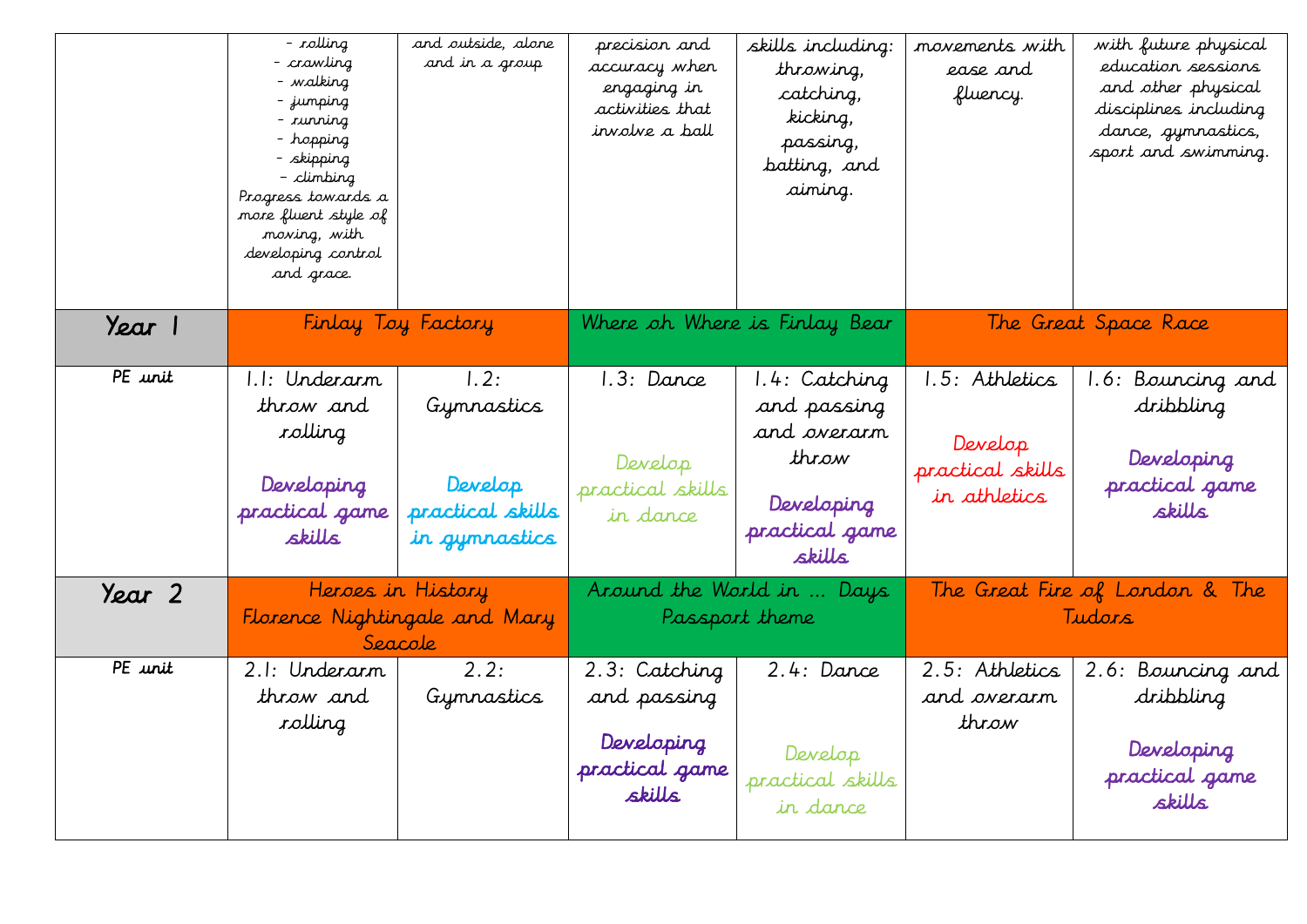| Year 3  | Developing<br>practical game<br>skills                  | Develop<br>practical skills<br>in gymnastics<br>Rock and Roll!     |                                                                    | Deadly Disasters                                                                                                         | Develop<br>practical skills<br>in athletics<br>Developing<br>practical game<br>skills | Navigating the Nile                                     |
|---------|---------------------------------------------------------|--------------------------------------------------------------------|--------------------------------------------------------------------|--------------------------------------------------------------------------------------------------------------------------|---------------------------------------------------------------------------------------|---------------------------------------------------------|
|         | Stone Age and Iron Age                                  |                                                                    |                                                                    |                                                                                                                          |                                                                                       | Ancient Egyptians                                       |
| PE unit | 3.1: Football<br>Developing<br>practical game<br>skills | 3.2:<br>Gymnastics<br>Develop<br>practical skills<br>in gymnastics | 3.3: SAO<br>Develop<br>practical skills<br>in athletics            | 3.4: Invasion<br>games and<br>dance<br>Developing<br>practical game<br>skills<br>Develop<br>practical skills<br>in dance | 3.5: Athletics<br>Develop<br>practical skills<br>in athletics                         | 3.6: Rounders<br>Developing<br>practical game<br>skills |
| Year 4  |                                                         | Rotten Romans<br>Glorious Glevum                                   |                                                                    | Journey to the River Sea!<br>Come Sail with Me!                                                                          |                                                                                       | Ancient Greeks<br>Olympics                              |
| PE unit | 4.1: Football<br>Developing<br>practical game<br>skills | 4.2: Netball<br>Developing<br>practical game<br>skills             | 4.3:<br>Gymnastics<br>Develop<br>practical skills<br>in gymnastics | 4.4: Hockey,<br>Tag Rugby<br>and dance<br>Developing<br>practical game<br>skills                                         | 4.5: Athletics<br>Develop<br>practical skills<br>in athletics                         | 4.6: Cricket<br>Developing<br>practical game<br>skills  |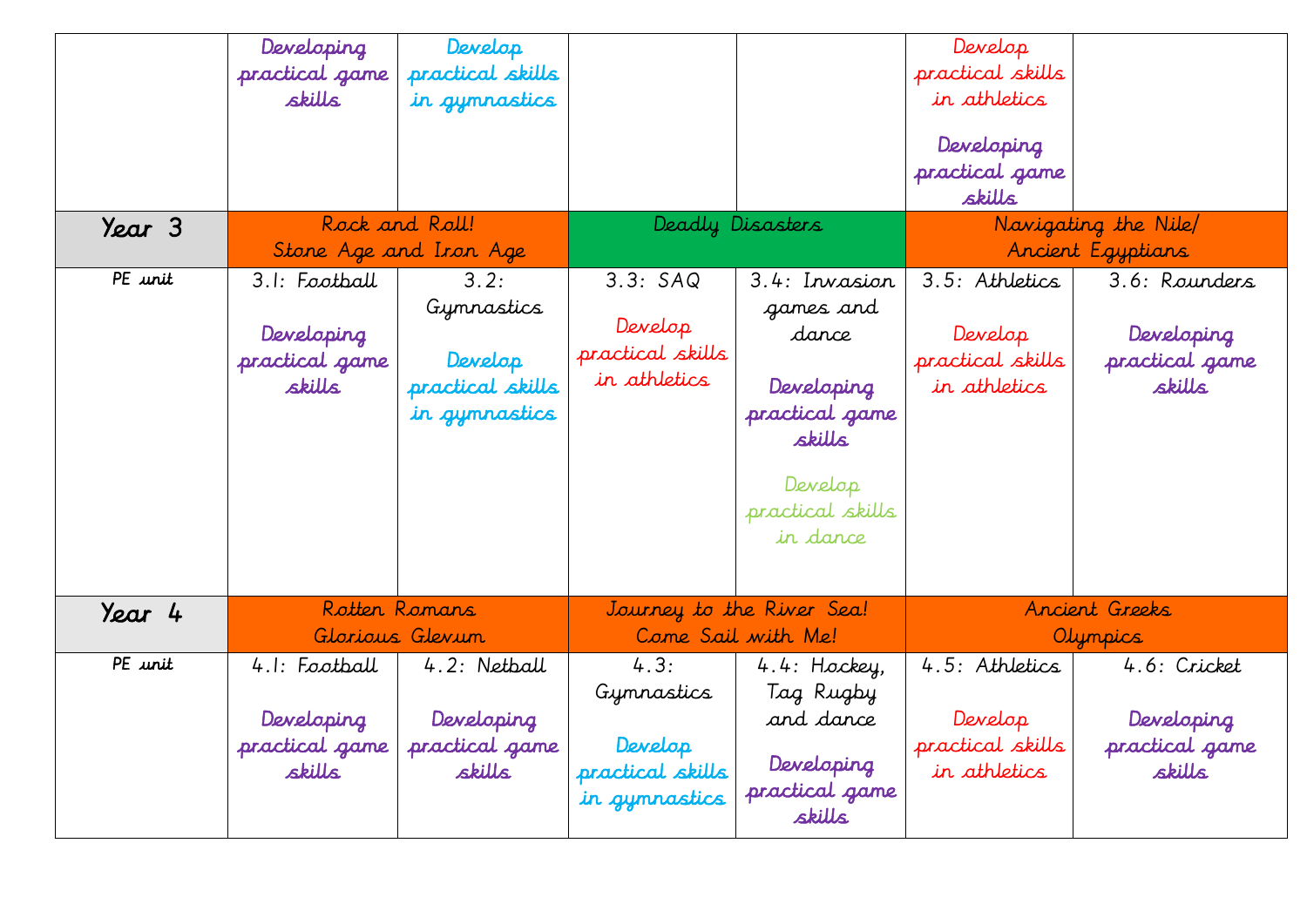| Year 5  |                                                         | Chocolate!<br>Ancient Maya                                                                                                  |                                                                                                                            | Develop<br>practical skills<br>in dance<br>Deforestation<br>The Rainforest - North and |                                                                                                                         | Invaders and Settlers - Saxons,<br>Vikings and Mayans                                                      |
|---------|---------------------------------------------------------|-----------------------------------------------------------------------------------------------------------------------------|----------------------------------------------------------------------------------------------------------------------------|----------------------------------------------------------------------------------------|-------------------------------------------------------------------------------------------------------------------------|------------------------------------------------------------------------------------------------------------|
| PE unit | 5.1: Football<br>Developing<br>practical game<br>skills | 5.2: Netball<br>and<br>gymnastics<br>Developing<br>practical game<br>skills<br>Develop<br>practical skills<br>in gymnastics | 5.3: Hockey<br>and<br>gymnastics<br>Developing<br>practical game<br>skills<br>Develop<br>practical skills<br>in gymnastics | South America<br>$5.4:$ Tag<br>rugby<br>Developing<br>practical game<br>skills         | 5.5: Athletics<br>and rounders<br>Develop<br>practical skills<br>in athletics<br>Developing<br>practical game<br>skills | 5.6: Tennis and<br>dance<br>Developing<br>practical game<br>skills<br>Develop practical<br>skills in dance |
| Year 6  |                                                         | We'll Meet Again!<br>World War 2                                                                                            |                                                                                                                            | Lce Explorer<br>Arctic and Antarctica                                                  |                                                                                                                         | Let Me Entertain You!<br>History of Entertainment                                                          |
| PE unit | 6.1: Football<br>Developing<br>practical game<br>skills | 6.2: Netball<br>and<br>gymnastics                                                                                           | 6.3: Hockey<br>and<br>gymnastics                                                                                           | 6.4: $Tag$<br>rugby<br>Developing<br>practical game<br>skills                          | 6.5: Athletics<br>and <i>rounders</i><br>Develop<br>practical skills<br>in athletics                                    | 6.6: Tennis and<br>dance<br>Developing<br>practical game<br>skills                                         |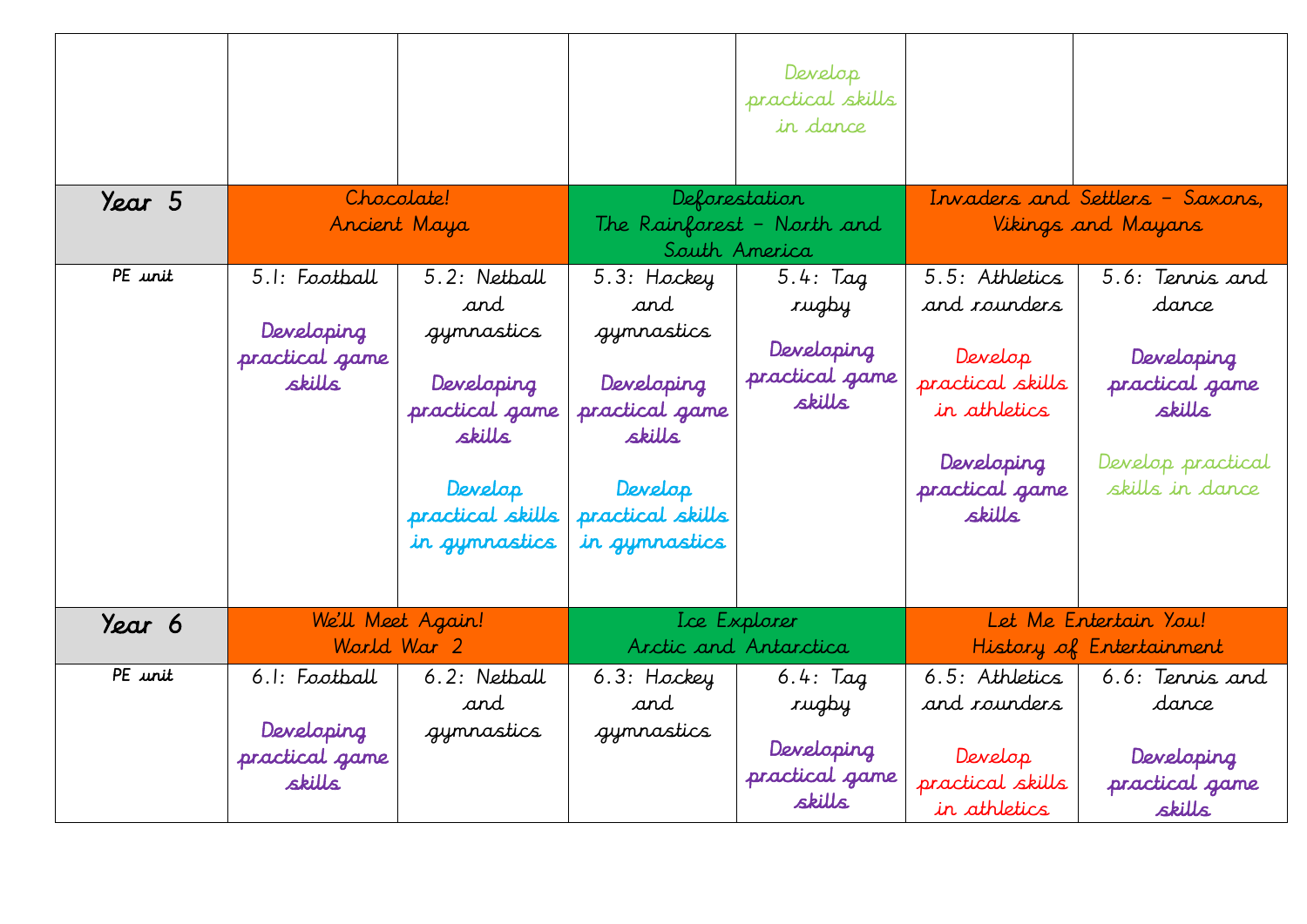| Developing     | Developing                          |                |                   |
|----------------|-------------------------------------|----------------|-------------------|
| practical game | practical game                      | Developing     | Develop practical |
| skills         | skills                              | practical game | skills in dance   |
|                |                                     | skills         |                   |
| Develop        | Develop                             |                |                   |
|                | practical skills   practical skills |                |                   |
|                | in gymnastics in gymnastics         |                |                   |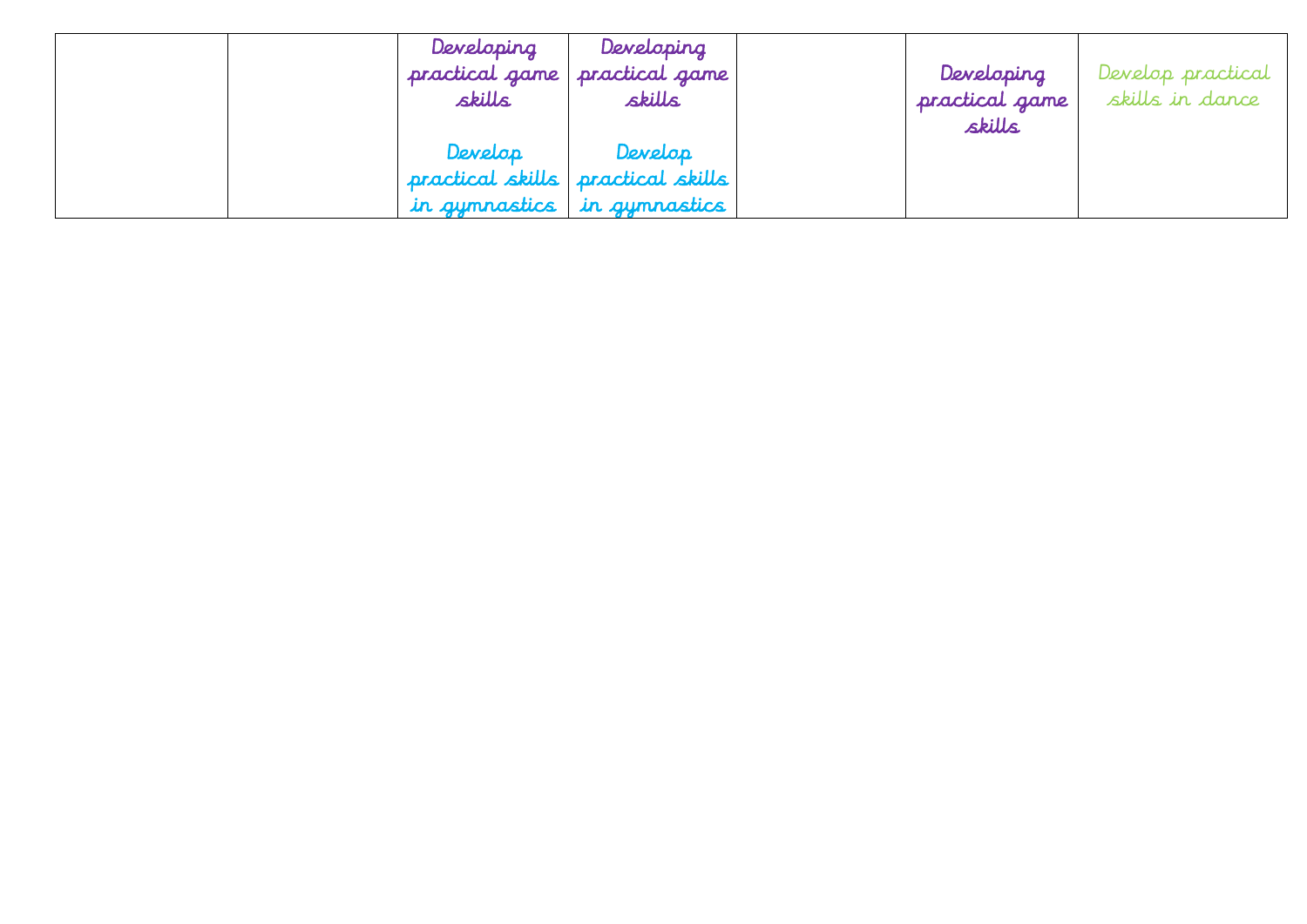#### **Progression of Knowledge, Skills and Understanding in the National Curriculum**

### **Physical Education – Practical Game Skills**

|                                               | Pre-school                                                                                                                                                      | Y <sub>ear</sub>                                                                                                                                                                                                                                                                                                                                                                                | Year 2                                                                                                                                                                                                                                                                                                                                                                                  | $\gamma_{\text{ear}}$ 3                                                                                                                                                                                                                                                                                                                                    | Year 4                                                                                                                                                                                                                                                                                                                                                                                                                                                             | Year 5                                                                                                                                                                                               | Year 6                                                                                                                                                                                                                                       |
|-----------------------------------------------|-----------------------------------------------------------------------------------------------------------------------------------------------------------------|-------------------------------------------------------------------------------------------------------------------------------------------------------------------------------------------------------------------------------------------------------------------------------------------------------------------------------------------------------------------------------------------------|-----------------------------------------------------------------------------------------------------------------------------------------------------------------------------------------------------------------------------------------------------------------------------------------------------------------------------------------------------------------------------------------|------------------------------------------------------------------------------------------------------------------------------------------------------------------------------------------------------------------------------------------------------------------------------------------------------------------------------------------------------------|--------------------------------------------------------------------------------------------------------------------------------------------------------------------------------------------------------------------------------------------------------------------------------------------------------------------------------------------------------------------------------------------------------------------------------------------------------------------|------------------------------------------------------------------------------------------------------------------------------------------------------------------------------------------------------|----------------------------------------------------------------------------------------------------------------------------------------------------------------------------------------------------------------------------------------------|
|                                               | and                                                                                                                                                             |                                                                                                                                                                                                                                                                                                                                                                                                 |                                                                                                                                                                                                                                                                                                                                                                                         |                                                                                                                                                                                                                                                                                                                                                            |                                                                                                                                                                                                                                                                                                                                                                                                                                                                    |                                                                                                                                                                                                      |                                                                                                                                                                                                                                              |
|                                               | Reception                                                                                                                                                       |                                                                                                                                                                                                                                                                                                                                                                                                 |                                                                                                                                                                                                                                                                                                                                                                                         |                                                                                                                                                                                                                                                                                                                                                            |                                                                                                                                                                                                                                                                                                                                                                                                                                                                    |                                                                                                                                                                                                      |                                                                                                                                                                                                                                              |
| Developing<br>Practical Game<br><b>Skills</b> | Throwing<br>and Catching<br>The pupil<br>shows an<br>increasing<br>control over<br>an object in<br>pushing,<br>patting,<br>throwing,<br>catching or<br>kicking. | Throwing, Catching<br>and Ralling<br>The pupil can begin<br>throwing an object<br>(beanbag, shuttlecock)<br>underarm in different<br>ways.<br>The pupil can catch a<br>ball with two hands<br>(eyes on the ball, move<br>your hands to the ball,<br>bring it into your<br>body).<br>The pupil can begin to<br>develop the skill of<br>rolling different<br>equipment (different size<br>balls). | Throwing, Catching<br>and Ralling<br>The pupil can<br>confidently throw an<br>object (beanbag,<br>shuttlecock) underarm<br>in different ways<br>with control.<br>The pupil can catch a<br>pall with two hands<br>with increasing<br>control and accuracy.<br>The pupil can<br>confidently roll<br>different equipment<br>(different size balls -<br>smaller to larger)<br>with control. | Throwing, Catching,<br>Passessiar and<br>Passing<br>The pupil can use<br>appropriate throwing<br>techniques with<br>control and accuracy.<br>The pupil can catch<br>with control and<br>accuracy.<br>The pupil can<br>maintain possession<br>of a ball with feet<br>and hands.<br>The pupil can begin<br>to pass to team<br>mates at appropriate<br>times. | Throwing, Catching,<br>Possession and<br>Passing<br>The pupil can develop<br>and investigate<br>different throwing<br>techniques with<br>control and accuracy,<br>knowing when each<br>is appropriate.<br>The pupil can catch<br>with control and<br>accuracy.<br>The pupil can<br>maintain possession<br>of a ball in a sport<br>specific context (with<br>e.g. feet, a hockey<br>stick or hands)<br>The pupil can pass to<br>team mates at<br>appropriate times. | Throwing, Catching,<br>Possession and<br>Passing<br>The pupil can use<br>and combine<br>techniques in game<br>situations (running,<br>throwing, catching,<br>passing, jumping and<br>kicking, etc.). | Throwing, Catching,<br>Passessian and<br>Passing<br>The pupil can choose,<br>use and combine<br>techniques in game<br>situations with<br>control and accuracy<br>(running, throwing,<br>catching, passing,<br>jumping and kicking,<br>etc.). |
|                                               |                                                                                                                                                                 | Fielding and Game Play<br>The pupil can develop<br>an overarm throw.                                                                                                                                                                                                                                                                                                                            | Fielding and Game<br>Play<br>The pupil can develop<br>ar overarm throw<br>for distance and<br>accuracy                                                                                                                                                                                                                                                                                  | Fielding and Game<br>Play<br>The pupil can field<br>with control.                                                                                                                                                                                                                                                                                          | Fielding and Game<br>Play<br>The pupil can<br>consolidate and<br>develop a range of<br>skills in fielding.                                                                                                                                                                                                                                                                                                                                                         | Fielding and Game<br>Play<br>The pupil can field<br>defend and attack by<br>anticipating the<br>direction of play.                                                                                   | Fielding and Game<br>Play<br>The pupil can field,<br>defend and attack<br>tactically by<br>anticipating the<br>direction of play,<br>using this to their<br>advantage.                                                                       |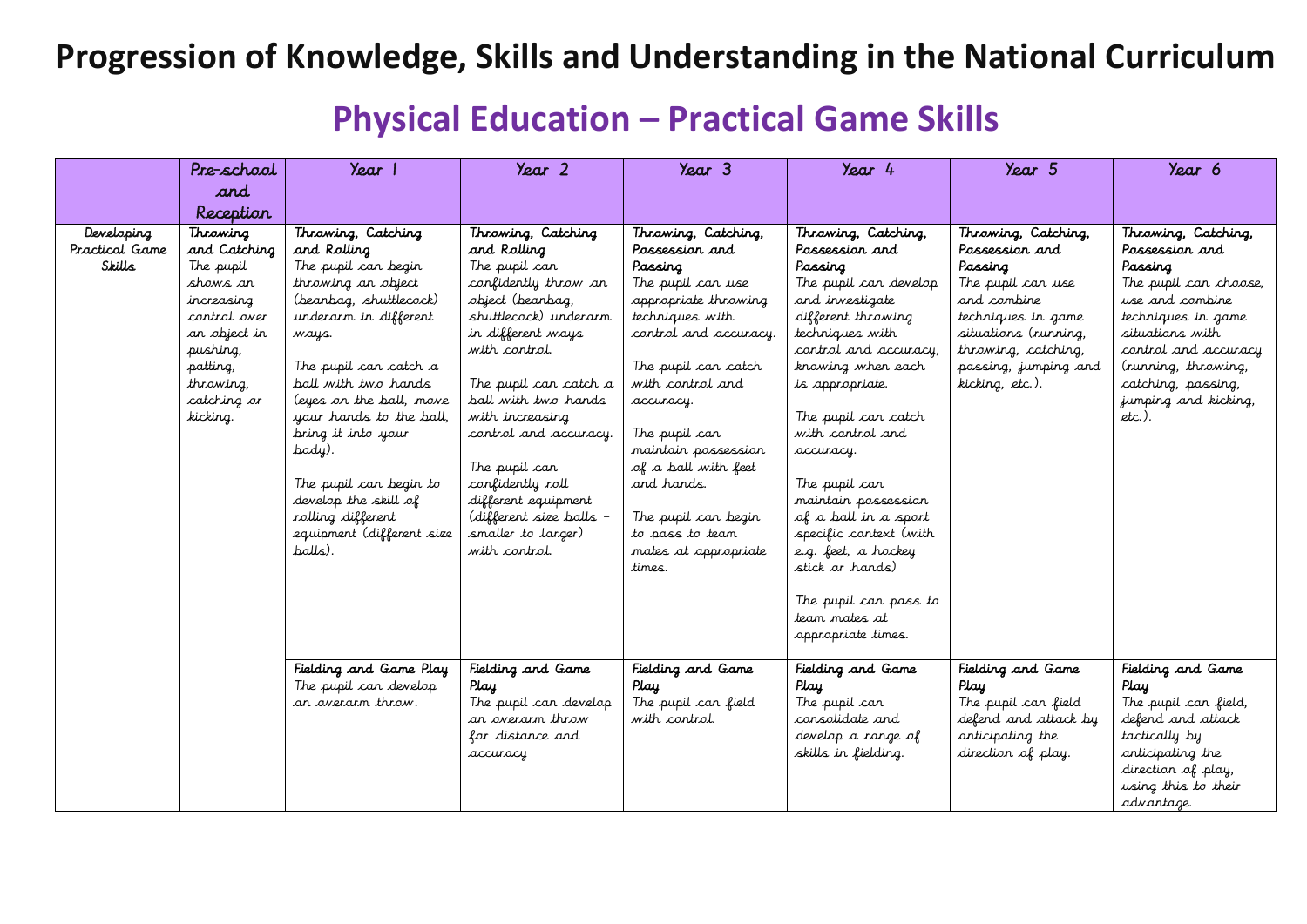|  | Striking                | Striking             | Striking               | Striking               | Striking                | Striking                |
|--|-------------------------|----------------------|------------------------|------------------------|-------------------------|-------------------------|
|  | The pupil can develop   | The pupil can bounce | The pupil can strike a | The pupil can          | The pupil can strike a  | The pupil can use       |
|  | the skill of bouncing a | a ball whilst        | ball.                  | consolidate and        | bowled or volleyed      | and combine             |
|  | ball with control.      | travelling.          |                        | develop a range of     | ball with control and   | techniques in game      |
|  |                         |                      |                        | skills in striking a   | accuracy.               | situations to strike a  |
|  |                         |                      |                        | ball.                  |                         | ball with control and   |
|  |                         |                      |                        |                        |                         | accuracy.               |
|  |                         |                      |                        |                        | Forehand and            | Farehand and            |
|  |                         |                      |                        |                        | <b>Backhand</b>         | <b>Backhand</b>         |
|  |                         |                      |                        |                        | The pupil can begin     | The pupil can use       |
|  |                         |                      |                        |                        | to use forehand and     | forehand and            |
|  |                         |                      |                        |                        | backhand when           | backhand effectively    |
|  |                         |                      |                        |                        | playing racket games.   | when playing racket     |
|  |                         |                      |                        |                        |                         | games.                  |
|  |                         | Tactics              | Tactics                | Tactics                | Tactics                 | Tactics                 |
|  |                         | The pupil can begin  | The pupil can begin    | The pupil can choose   | The pupil can choose    | The pupil can choose    |
|  |                         | to develop tactics.  | to use appropriate     | appropriate tactics to | the most appropriate    | the most appropriate    |
|  |                         |                      | tactics to cause       | cause problems for     | tactics for a game.     | tactics for a game      |
|  |                         |                      | problems for the       | the opposition.        |                         | and use these           |
|  |                         |                      | opposition.            |                        |                         | effectively within a    |
|  |                         |                      |                        |                        |                         | team to gain points     |
|  |                         |                      |                        |                        |                         | or possession.          |
|  |                         | Spartsmanship        | Spartsmanship          | Spartsmanship          | Spartsmanship           | Spartsmanship           |
|  |                         | The pupil can begin  | The pupil can follow   | The pupil can follow   | The pupil can begin     | The pupil can uphold    |
|  |                         | to lead others when  | the rules of the game. | the rules of the game  | to uphold the spirit    | the spirit of fair play |
|  |                         | appropriate.         |                        | and play fairly.       | of fair play and        | and respect in all      |
|  |                         |                      |                        |                        | respect in all          | competitive situations. |
|  |                         |                      |                        |                        | competitive situations. |                         |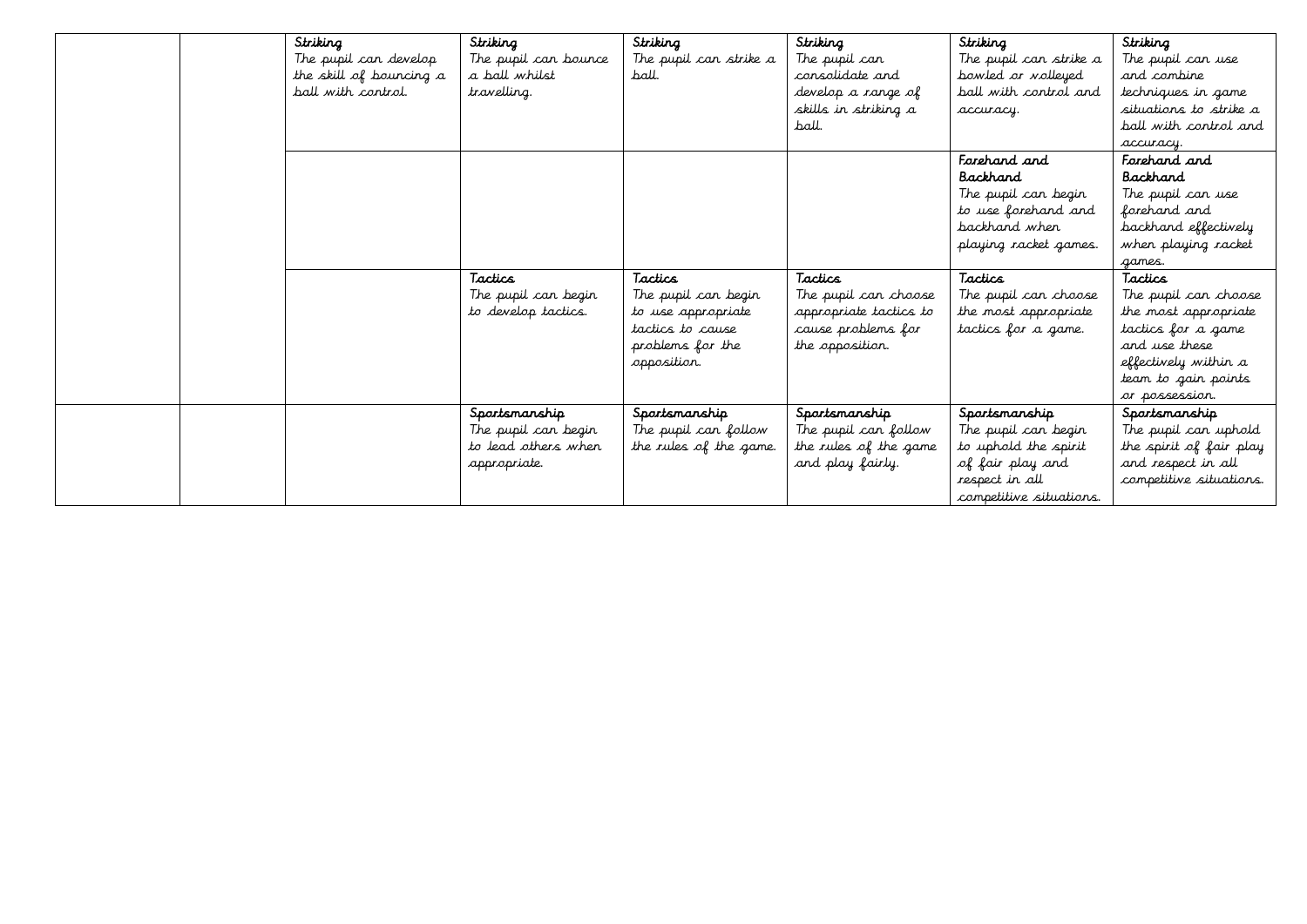# **Physical Education – Practical Dance Skills**

|                                            | Pre-school                                                                                                                                        | Year 1                                                                                                                                                                                                        | $\gamma_{\text{ear}}$ 2                                                                                                                                                                                                                           | $\gamma_{\text{ear}}$ 3                                                                                                                                                                               | Year 4                                                                                                                                                                                                              | Year 5                                                                                                                                                                                 | Year 6                                                                                                                                                                                         |
|--------------------------------------------|---------------------------------------------------------------------------------------------------------------------------------------------------|---------------------------------------------------------------------------------------------------------------------------------------------------------------------------------------------------------------|---------------------------------------------------------------------------------------------------------------------------------------------------------------------------------------------------------------------------------------------------|-------------------------------------------------------------------------------------------------------------------------------------------------------------------------------------------------------|---------------------------------------------------------------------------------------------------------------------------------------------------------------------------------------------------------------------|----------------------------------------------------------------------------------------------------------------------------------------------------------------------------------------|------------------------------------------------------------------------------------------------------------------------------------------------------------------------------------------------|
|                                            | and                                                                                                                                               |                                                                                                                                                                                                               |                                                                                                                                                                                                                                                   |                                                                                                                                                                                                       |                                                                                                                                                                                                                     |                                                                                                                                                                                        |                                                                                                                                                                                                |
|                                            | Reception                                                                                                                                         |                                                                                                                                                                                                               |                                                                                                                                                                                                                                                   |                                                                                                                                                                                                       |                                                                                                                                                                                                                     |                                                                                                                                                                                        |                                                                                                                                                                                                |
| Developing<br>Practical Skills<br>in Dance | Copy, plan,<br>perform and<br>repeat<br>movements<br>The pupil can<br>begin to develop<br>large movements,<br>then small<br>movements.<br>Perform | Copy, plan, perform<br>and repeat movements<br>The pupil can practice<br>copying set moves<br>and positions that<br>are taught.<br>Perform expressively                                                       | Copy, plan, perform<br>and repeat<br>navements<br>The pupil can copy<br>and then remember<br>set moves and<br>positions.<br>Perform expressively                                                                                                  | Copy, plan, perform<br>and repeat<br>novements<br>The pupil can<br>perform and repeat<br>sequences with<br>music.<br>Perform expressively                                                             | Copy, plan, perform<br>and repeat movements<br>The pupil can plan,<br>perform and repeat<br>sequences to music.<br>Perform expressively                                                                             | Copy, plan, perform<br>and repeat movements<br>The pupil can compose<br>creative and<br>imaginative dance<br>sequences in groups.<br>Perform expressively                              | Copy, plan, perform<br>and repeat movements<br>The pupil can<br>compose creative and<br>imaginative dance<br>sequences in groups<br>and perform to an<br>audierce.<br>Perform expressively     |
|                                            | expressively with<br>coardination<br>The pupil can<br>move<br>confidently,<br>regotiating<br>space.                                               | with caardinatian<br>The pupil can move<br>with some awareness<br>of coordination.                                                                                                                            | with caardination<br>The pupil can move<br>with careful control<br>and coordination<br>around a<br>negotiating space.                                                                                                                             | with caardinatian<br>The pupil can use the<br>body to nove in an<br>expressive manner.                                                                                                                | with caardinatian<br>The pupil can use<br>controlled actions to<br>nove in a clear.<br>fluent and expressive<br>manner.                                                                                             | with caardinatian<br>The pupil can begin to<br>perform expressively<br>to music.                                                                                                       | with caardinatian<br>The pupil can perform<br>expressively and hold<br>a precise and strong<br>body posture.                                                                                   |
|                                            |                                                                                                                                                   | Create sequences to<br>fit music/mood<br>The pupil can link<br>two or more actions<br>to perform a<br>sequence.<br>The pupil can listen<br>to different music<br>and represent using<br>controlled movements. | Create sequences to<br>fit music/mood<br>The pupil can link<br>actions together to<br>perform a sequence.<br>The pupil can listen<br>to different music<br>and represent<br>through controlled<br>movements to<br>communicate a<br>mood, feeling. | Create sequences to<br>fit music/mood<br>The pupil can begin<br>to refine movements<br>into sequences.<br>The pupil can begin<br>to create dances and<br>movements that<br>corvey a definite<br>idea. | Create sequences to fit<br>music/mood<br>The pupil can<br>confidently practice<br>movements into<br>sequences.<br>The pupil can<br>confidently create<br>dances and<br>movements that<br>corvey a definite<br>idea. | Create sequences to fit<br>music/mood<br>The pupil can learn<br>and perform complex<br>sequences.<br>The pupil can begin to<br>express an idea in<br>ariginal and<br>imaginative ways. | Create sequences to<br>fit music/mood<br>The pupil can create<br>and perform complex<br>sequences.<br>The pupil can express<br>ideas in creative and<br>imaginative ways for<br>entertainment. |
|                                            |                                                                                                                                                   |                                                                                                                                                                                                               |                                                                                                                                                                                                                                                   | Change speed and<br>perform with energy<br>The pupil can change<br>speed within a<br>performance.                                                                                                     | Change speed and<br>perform with energy<br>The pupil can change<br>speed and levels<br>within a performance.                                                                                                        | Change speed and<br>perform with energy<br>The pupil can plan to<br>perform with energy<br>and maintain this<br>throughout the piece.                                                  | Change speed and<br>perform with energy<br>The pupil can perform<br>with high energy,<br>slow grace or other<br>themes and maintain<br>this throughout the<br>piece.                           |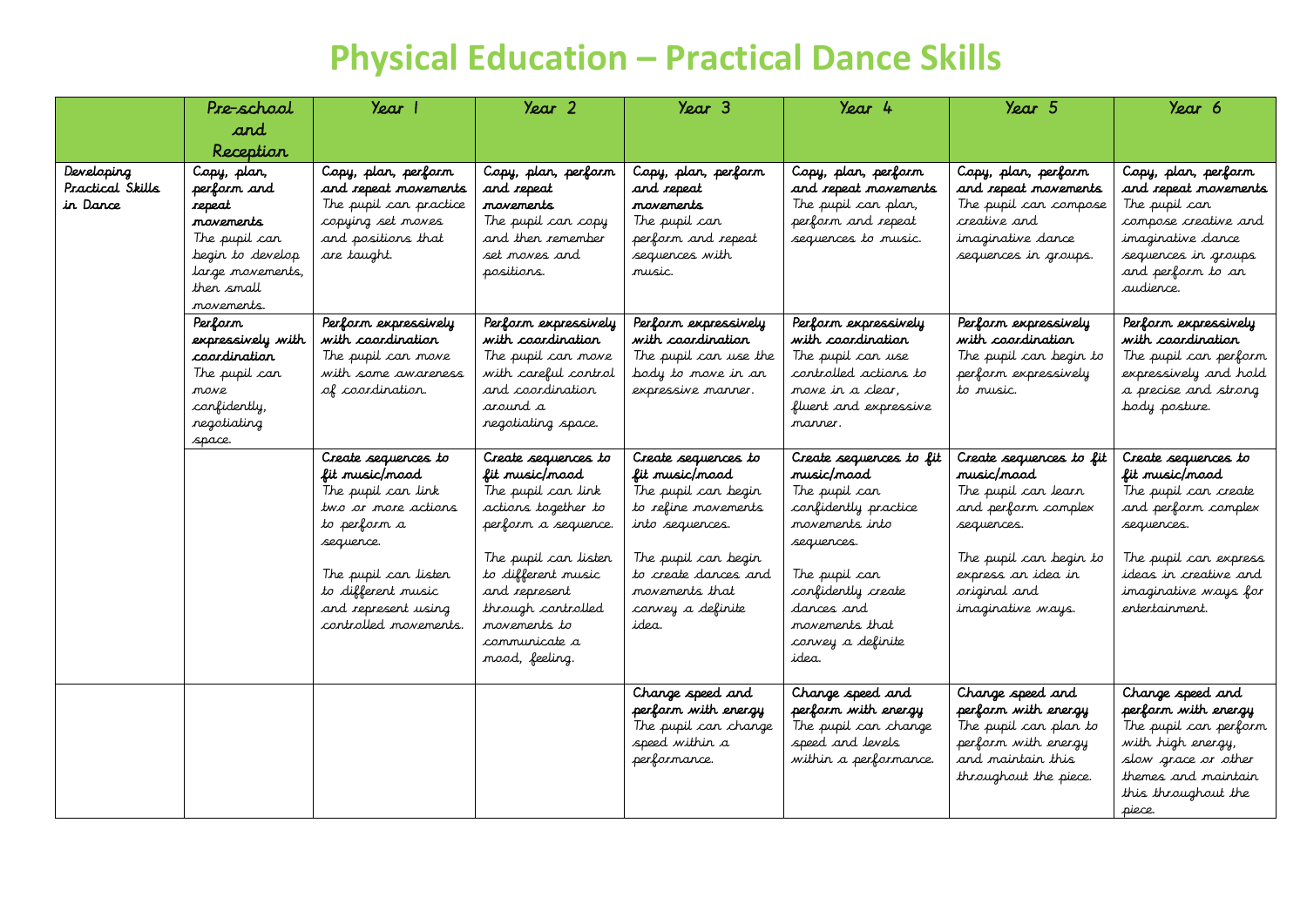|  |  | Canplex naves with     | Canplex naves with     | Complex noves with    | Complex noves with    |
|--|--|------------------------|------------------------|-----------------------|-----------------------|
|  |  | strength and stamina   | strength and stamina   | strength and stamina  | strenath and stamina  |
|  |  | The pupil can begin    | The pupil can continue | The pupil can perform | The pupil can perform |
|  |  | to develop physical    | to develop physical    | complex moves that    | complex moves that    |
|  |  | strength by practicing | strength and           | combine strength and  | combine strength and  |
|  |  | moves and              | suppleness by          | stamina gained        | stamina gained        |
|  |  | stretching.            | practicing moves and   | through gymnastics    | through gymnastics    |
|  |  |                        | stretching.            | activities (such as   | activities (such as   |
|  |  |                        |                        | cartwheels).          | cartwheels or         |
|  |  |                        |                        |                       | handstands).          |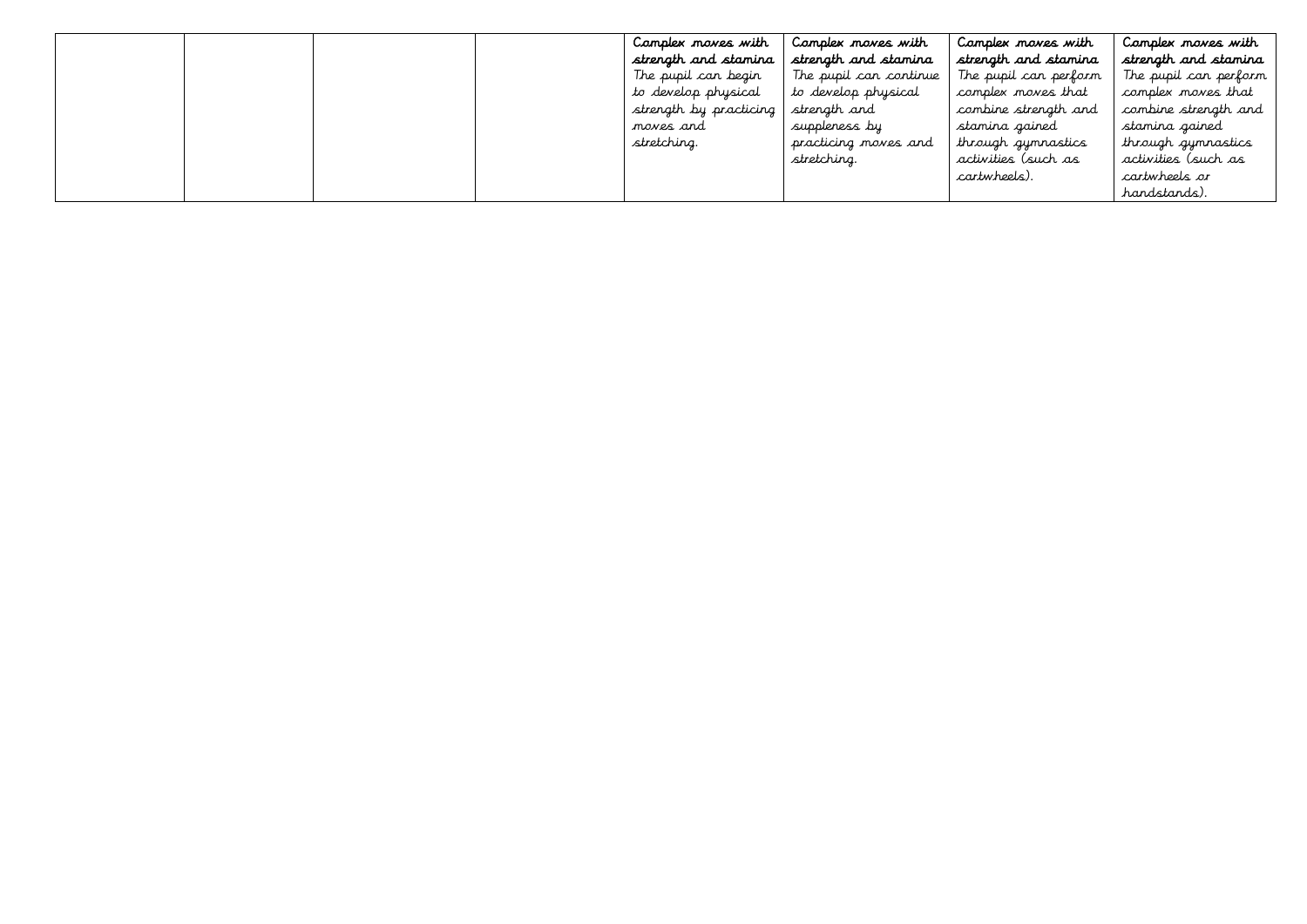# **Physical Education – Practical Gymnastics Skills**

|                                                     | Pre-school | Year 1                                                                                                                                                                              | Year 2                                                                                                                                                                 | Year 3                                                                                                                                                               | Year 4                                                                                                                                                                          | Year 5                                                                                                                                                                                  | Year 6                                                                                                                                                                  |
|-----------------------------------------------------|------------|-------------------------------------------------------------------------------------------------------------------------------------------------------------------------------------|------------------------------------------------------------------------------------------------------------------------------------------------------------------------|----------------------------------------------------------------------------------------------------------------------------------------------------------------------|---------------------------------------------------------------------------------------------------------------------------------------------------------------------------------|-----------------------------------------------------------------------------------------------------------------------------------------------------------------------------------------|-------------------------------------------------------------------------------------------------------------------------------------------------------------------------|
|                                                     | and        |                                                                                                                                                                                     |                                                                                                                                                                        |                                                                                                                                                                      |                                                                                                                                                                                 |                                                                                                                                                                                         |                                                                                                                                                                         |
|                                                     | Reception  |                                                                                                                                                                                     |                                                                                                                                                                        |                                                                                                                                                                      |                                                                                                                                                                                 |                                                                                                                                                                                         |                                                                                                                                                                         |
| Develop Practical<br>Skills in<br><b>Gymnastics</b> |            | Copy, plan, perform<br>and repeat movements<br>The pupil can copy<br>actions with guidance                                                                                          | Copy, plan, perform<br>and repeat<br>novements<br>The pupil can copy                                                                                                   | Copy, plan, perform<br>and repeat<br>navements<br>The pupil can                                                                                                      | Copy, plan, perform<br>and repeat movements<br>The pupil can plan,<br>perform and repeat                                                                                        | Copy, plan, perform<br>and repeat movements<br>The pupil can create<br>sequences that include                                                                                           | Copy, plan, perform<br>and repeat movements<br>The pupil can create<br>complex and well-                                                                                |
|                                                     |            | (from peers, adults,<br>visual aids).                                                                                                                                               | and remember<br>actions.                                                                                                                                               | perform and repeat<br>sequences.                                                                                                                                     | sequences.                                                                                                                                                                      | a full range of<br>movements.                                                                                                                                                           | executed sequences<br>that include a full<br>range of movements.                                                                                                        |
|                                                     |            | Mave with cantral<br>and awareness<br>The pupil can move<br>with awareness of<br>space.                                                                                             | Mave with cantral<br>and awareness<br>The pupil can move<br>with some control<br>and awareness of<br>space.                                                            | Mave with cantral<br>and awareness<br>The pupil can move<br>in a clear and fluent<br>manner.                                                                         | Mave with cantral<br>and awareness<br>The pupil can move in<br>a clear, fluent and<br>expressive manner.                                                                        | Mave with cantral<br>and awareness<br>The pupil can hold<br>shapes that are<br>strong.                                                                                                  | Mave with cantral<br>and <i>awareress</i><br>The pupil can hold<br>shapes that are<br>strong, fluent and<br>expressive.                                                 |
|                                                     |            | Link actions and<br>refine movements into<br>sequences<br>The pupil can link<br>two or more actions<br>to make a sequence<br>with guidance (from<br>peers, adults, visual<br>aids). | Link actions and<br>refine movements<br>into sequences<br>The pupil can link<br>two or more<br>actions to make a<br>sequence.                                          | Link actions and<br>refine movements into<br>sequences<br>The pupil can refine<br>movements into<br>sequences with<br>guidance (from peers,<br>adults, visual aids). | Link actions and<br>refine movements into<br>sequences<br>The pupil can refine<br>movements into<br>sequences from<br>memory.                                                   | Link actions and<br>refine movements into<br>sequences<br>The pupil can include<br>in a sequence set<br>pieces, and begin to<br>understand the most<br>appropriate linking<br>elements. | Link actions and<br>refine movements into<br>sequences<br>The pupil can Include<br>in a sequence set<br>pieces, choosing the<br>most appropriate<br>linking elements.   |
|                                                     |            | Show contrasts and<br>change in direction,<br>speed and position<br>The pupil can begin<br>to show contrasts<br>(such as small/tall,<br>straight/curved and<br>wide/narrow).        | Show contrasts<br>and change in<br>direction, speed and<br>position<br>The pupil can show<br>contrasts (such as<br>small/tall,<br>straight/curved and<br>wide/narrow). | Show contrasts and<br>change in direction,<br>speed and position<br>The pupil can show<br>changes of direction<br>and level during a<br>performance.                 | Show contrasts and<br>change in direction,<br>speed and position<br>The pupil can show<br>changes of direction,<br>speed and level during<br>a performance.                     | Show contrasts and<br>change in direction,<br>speed and position<br>The pupil can <i>wary</i><br>speed, direction and<br>level during floor<br>performances.                            | Show contrasts and<br>change in direction,<br>speed and position<br>The pupil can wary<br>speed, direction, level<br>and body rotation<br>during floor<br>performances. |
|                                                     |            | Travel in different<br>syow<br>The pupil can travel<br>by rolling forwards<br>and sideways.                                                                                         | Travel in different<br><b>ways</b><br>The pupil can travel<br>by rolling<br>forwards,<br>backwards and<br>sideways with<br>cartral.                                    | Travel in different<br>ways.<br>The pupil can travel<br>in a variety of ways<br>by transferring<br>weight to generate<br>power in movements.                         | Travel in different<br><b><i>Mays</i></b><br>The pupil can travel<br>in a variety of ways,<br>including flight, by<br>transferring weight to<br>generate power in<br>novements. | Travel in different<br><b>ways</b><br>The pupil can practice<br>and refine the<br>gymnastic techniques<br>used in performances.                                                         | Travel in different<br>ways.<br>The pupil can practice<br>and <i>re</i> fine the<br>gymnastic techniques<br>used in performances.                                       |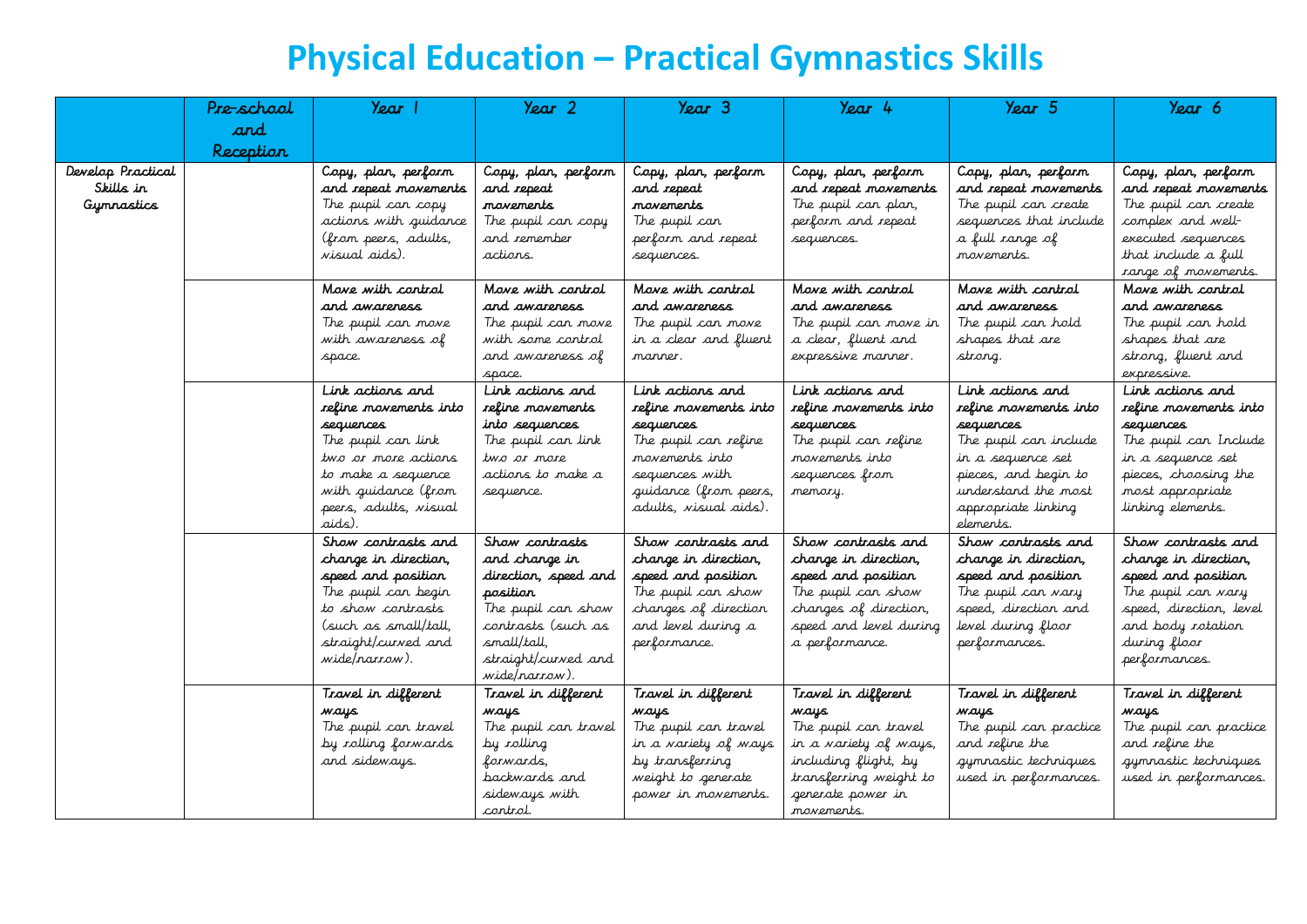|  | Hold positions        | Hold positions       | Hold positions        | Hald pasitians        | Hold positions        | Hold positions        |
|--|-----------------------|----------------------|-----------------------|-----------------------|-----------------------|-----------------------|
|  | The pupil can hold a  | The pupil can hold   | The pupil can begin   | The pupil can show a  | The pupil can         | The pupil can         |
|  | position whilst       | a position whilst    | to show a kinesthetic | kinesthetic sense in  | demonstrate good      | demonstrate good      |
|  | balancing feet and    | balancing on         | serse in order to     | order to improve the  | kinesthetic awareness | kinesthetic awareness |
|  | hands.                | different points of  | improve the placement | placement and         | (placement and        | (placement and        |
|  |                       | the body.            | and alignment of      | alignment of body     | alignment of body     | alignment of body     |
|  |                       |                      | body parts.           | parts.                | parts begins to look  | parts is usually good |
|  |                       |                      |                       |                       | correct in well-      | in well-rehearsed     |
|  |                       |                      |                       |                       | rehearsed actions).   | actions).             |
|  | Climb safely and use  | Climb safely and     | Climb safely and use  | Climb safely and use  | Climb safely and use  | Climb safely and use  |
|  | equipment where       | use equipment        | equipment where       | equipment where       | equipment where       | equipment where       |
|  | recessary             | where necessary      | recessary             | recessary             | necessary             | recessary             |
|  | The pupil can climb   | The pupil can climb  | The pupil can swing   | The pupil can swing   | The pupil can use     | The pupil can Use     |
|  | safely on equipment   | safely on            | and hang from         | and hang from         | equipment to vault    | equipment to vault    |
|  | with guidance (from   | equipment.           | equipment safely      | equipment safely      | and to swing (aiming  | and to swing          |
|  | peers, adults).       |                      | (using hands) with    | (using hands).        | to remain upright).   | (remaining upright).  |
|  |                       |                      | guidance (from peers  |                       |                       |                       |
|  |                       |                      | and adults).          |                       |                       |                       |
|  | Develop flexibility   | Develop flexibility  |                       |                       |                       |                       |
|  | The pupil can         | The pupil can        |                       |                       |                       |                       |
|  | understand what       | stretch and curl to  |                       |                       |                       |                       |
|  | flexibility means and | develop flexibility. |                       |                       |                       |                       |
|  | how it helps in       |                      |                       |                       |                       |                       |
|  | gymnastics.           |                      |                       |                       |                       |                       |
|  | Jump in different     | Jump in different    | Jump in different     | Jump in different     |                       |                       |
|  | <b>ways</b>           | <b><i>ways</i></b>   | <b>ways</b>           | <b><i>ways</i></b>    |                       |                       |
|  | The pupil can jump in | The pupil can jump   | The pupil can Jump    | The pupil can jump in |                       |                       |
|  | a variety of ways     | in a variety of      | in a variety of ways  | a variety of ways     |                       |                       |
|  | and land an feet      | ways and land        | from equipment and    | from equipment and    |                       |                       |
|  | with knees bent.      | with increasing      | land with increasing  | land with increasing  |                       |                       |
|  |                       | control and balance  | control and balance   | control and balance.  |                       |                       |
|  |                       |                      | with guidance (from   |                       |                       |                       |
|  |                       |                      | peers, adults).       |                       |                       |                       |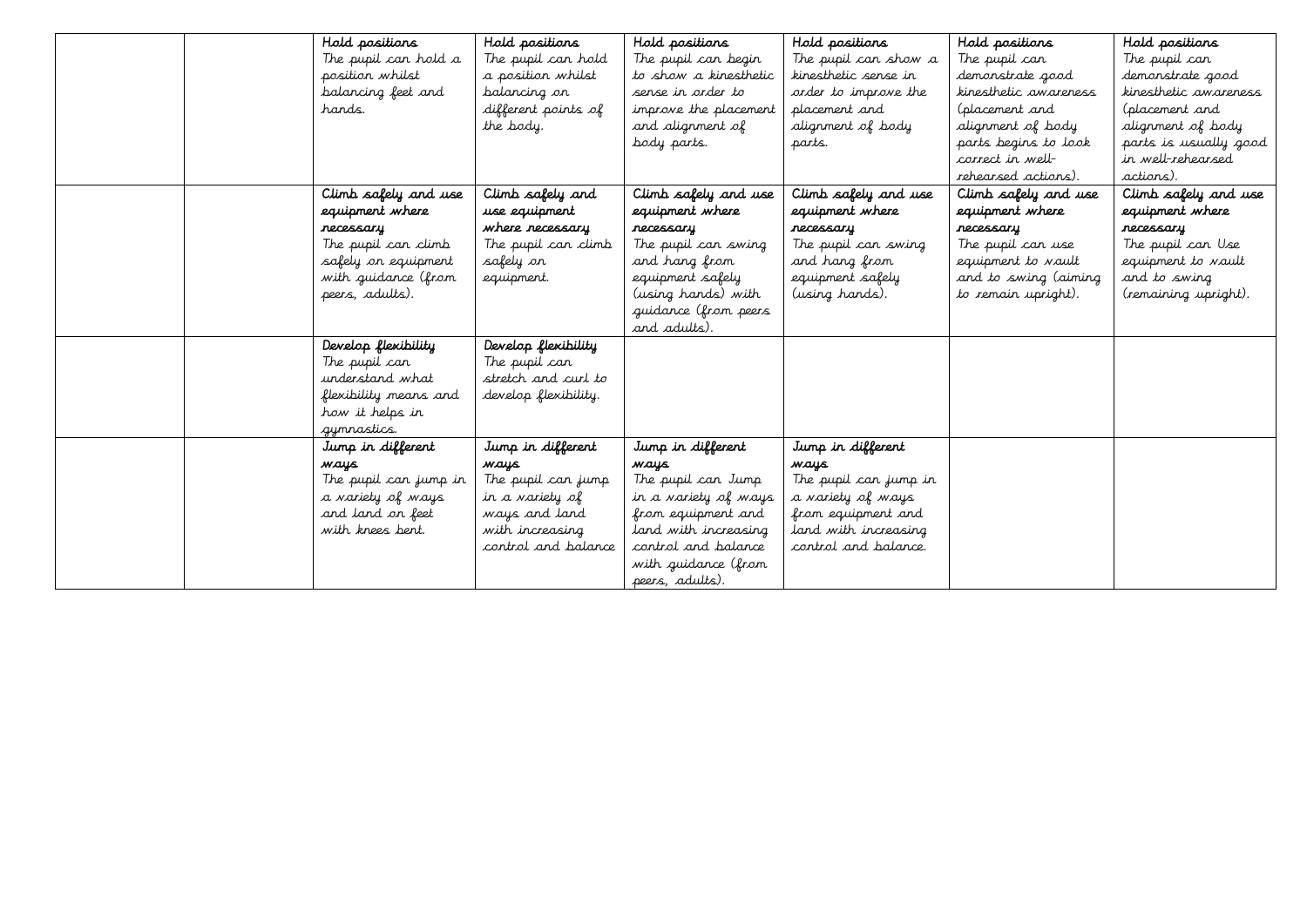# **Physical Education – Practical Athletics Skills**

|                                | Pre-school | Year | Year 2 | Year 3                                    | Year 4                                      | Year 5                                     | Year 6                             |
|--------------------------------|------------|------|--------|-------------------------------------------|---------------------------------------------|--------------------------------------------|------------------------------------|
|                                | and        |      |        |                                           |                                             |                                            |                                    |
|                                | Reception  |      |        |                                           |                                             |                                            |                                    |
|                                |            |      |        |                                           |                                             |                                            |                                    |
| Develop Practical<br>Skills in |            |      |        | Sprint for distance                       | Sprint for distance                         | Sprint for distance                        | Sprint for distance                |
| Athletics                      |            |      |        | including hurdles<br>The pupil can sprint | including hundles<br>The pupil can sprint   | including hurdles<br>The pupil can combine | including hurdles                  |
|                                |            |      |        | over a short                              | over a short distance                       | sprinting with low                         | The pupil can<br>combine sprinting |
|                                |            |      |        | distance up to 50                         | up to 60 metres.                            | hurdles over 60                            | with low hurdles                   |
|                                |            |      |        | metres.                                   |                                             | metres.                                    | over 70 metres.                    |
|                                |            |      |        | Run over length,                          | Run over length,                            | Run over length,                           | Run over length,                   |
|                                |            |      |        | considering pace and                      | considering pace and                        | considering pace and                       | considering pace and               |
|                                |            |      |        | technique                                 | technique                                   | technique                                  | technique                          |
|                                |            |      |        | The pupil can run                         | The pupil can run                           | The pupil can begin to                     | The pupil can choose               |
|                                |            |      |        | over a longer                             | over a longer                               | understand the best                        | the best pace for                  |
|                                |            |      |        | distance to practise                      | distance, conserving                        | pace for running over                      | running over a                     |
|                                |            |      |        | conserving energy in                      | energy in order to                          | a variety of                               | <i>variety of distances.</i>       |
|                                |            |      |        | arder to sustain                          | sustain performance.                        | distances.                                 |                                    |
|                                |            |      |        | performance.                              |                                             |                                            |                                    |
|                                |            |      |        | Throwing techniques                       | Throwing techniques                         | Throwing techniques                        | Throwing techniques                |
|                                |            |      |        | The pupil can use a                       | The pupil can use a                         | The pupil can throw                        | The pupil can throw                |
|                                |            |      |        | range of throwing                         | range of throwing                           | accurately and begin                       | accurately and refine              |
|                                |            |      |        | techniques (such as                       | techniques (such as                         | to refine performance                      | performance by                     |
|                                |            |      |        | under arm, over                           | under arm, over arm)                        | by analysing                               | analysing technique                |
|                                |            |      |        | arm) to cover a                           | with accuracy to                            | technique and body                         | and body shape.                    |
|                                |            |      |        | distance.                                 | cover a distance.                           | shape.                                     |                                    |
|                                |            |      |        | Jump in different                         | Jump in different                           | Jump in different                          | Jump in different                  |
|                                |            |      |        | ways.<br>The pupil can jump               | <b><i>ways</i></b><br>The pupil can jump in | <b><i>ways</i></b><br>The pupil can show   | ways<br>The pupil can show         |
|                                |            |      |        | in a number of ways                       | a number of ways,                           | control in landings                        | control in take-off                |
|                                |            |      |        | for height and                            | using a run up where                        | when jumping.                              | and landings when                  |
|                                |            |      |        | distance.                                 | appropriate, for height                     |                                            | jumping.                           |
|                                |            |      |        |                                           | and distance.                               |                                            |                                    |
|                                |            |      |        | Campete with athers                       | Campete with athers                         | Campete with athers                        | Campete with athers                |
|                                |            |      |        | The pupil can                             | The pupil can compete                       | The pupil can compete                      | The pupil can compete              |
|                                |            |      |        | compete with others.                      | with others and aim                         | with others and keep                       | with others and keep               |
|                                |            |      |        |                                           | to improve personal                         | track of personal best                     | track of personal best             |
|                                |            |      |        |                                           | best performances.                          | performances and                           | performances, setting              |
|                                |            |      |        |                                           |                                             | respond to targets set                     | targets for                        |
|                                |            |      |        |                                           |                                             | for improvement.                           | improvement.                       |